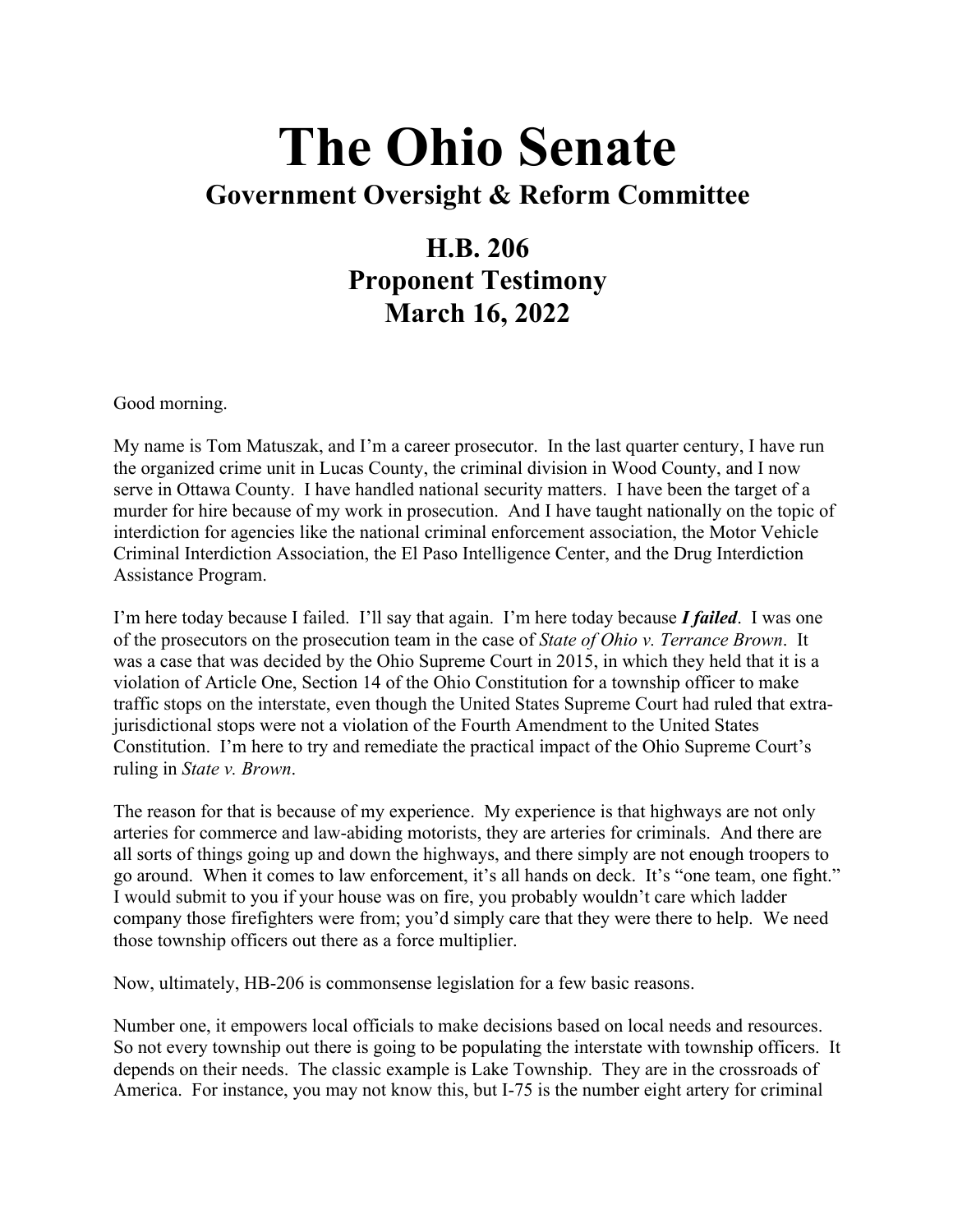activity in the country, I-80/90 is the number two, and they cross in Wood County. So there's a lot going through the Crossroads of America where the township officers can assist. And it's not as though those township officers aren't qualified. They receive the same peace officer certification as every other officer who has arrest powers in the state. In fact, many of them have specialized training and experience in the field of interdiction. Now, ultimately, if you give them that opportunity, they will cooperate and collaborate with folks like the Highway Patrol and the sheriff's departments. They routinely do that in all three jurisdictions in which I've worked, and it typically works out extremely well.

Now, there's also a public need for it. And probably the short-term example that I will give you is tomorrow. Tomorrow, St. Patrick's Day, people are going to be drinking and driving. Those drunk drivers are going down the interstates, and there aren't enough troopers to go around. So under the current version of Revised Code section 4513.39, if a township officer was to see somebody weaving all across the road, they cannot make a traffic stop because Revised Code section 4511.33, also known as marked lanes, is one of the prohibited statutes. But that is the telltale sign for an O.V.I. or a drunk driver. As a prosecutor, I have to go to court on a regular basis and defend why a trooper made a stop or why a police officer made a stop. It pains me to think that a township officer would see somebody go  $by -$  clearly in a state of impairment – but they can't make a stop for the traffic offense, only to find out that a few miles down the road somebody got hurt, or worse, killed. That's going to happen tomorrow. And there are going to be statistics from the Highway Patrol about it. And some of that is preventable. If you modify the statute, we will have more people out there trying to save lives.

There are also other issues that you've already heard about, like human trafficking. It's real. It's extremely profitable. And it's not going away. So law enforcement has to get out there and do what they can to save those children, and they are kids. I have seen them as young as 11 years old.

And then finally, the obvious elephant in the courtroom, so to speak, is drug trafficking. We've got fentanyl, car-fentanyl, acetyl-fentanyl, and methamphetamine running up and down the interstates. And from my vantage point as a prosecutor, if there's a traffic stop, and somebody takes off a significant seizure of drugs. . . for instance, I have one set for a suppression hearing on Friday, with five pounds of methamphetamine, over 200 grams of fentanyl and about 125 grams of cocaine. That's three Major Drug Offender offenses in one stop, okay, it's out there. It's going up and down those roads every day. As a prosecutor, I don't care if those drugs are destined for my county or somebody else's county. The fact of the matter is that they are destined for somebody's children. We need those force multipliers out there to help inhibit that, and frankly, interdict that.

So I'm here to offer my support for House Bill 206. I'm here to try to fix my failure from six years ago. I implore you to turn my failure into your success by passing HB-206.

With that, I'd like to field any questions that you may have.

Yours most respectfully,